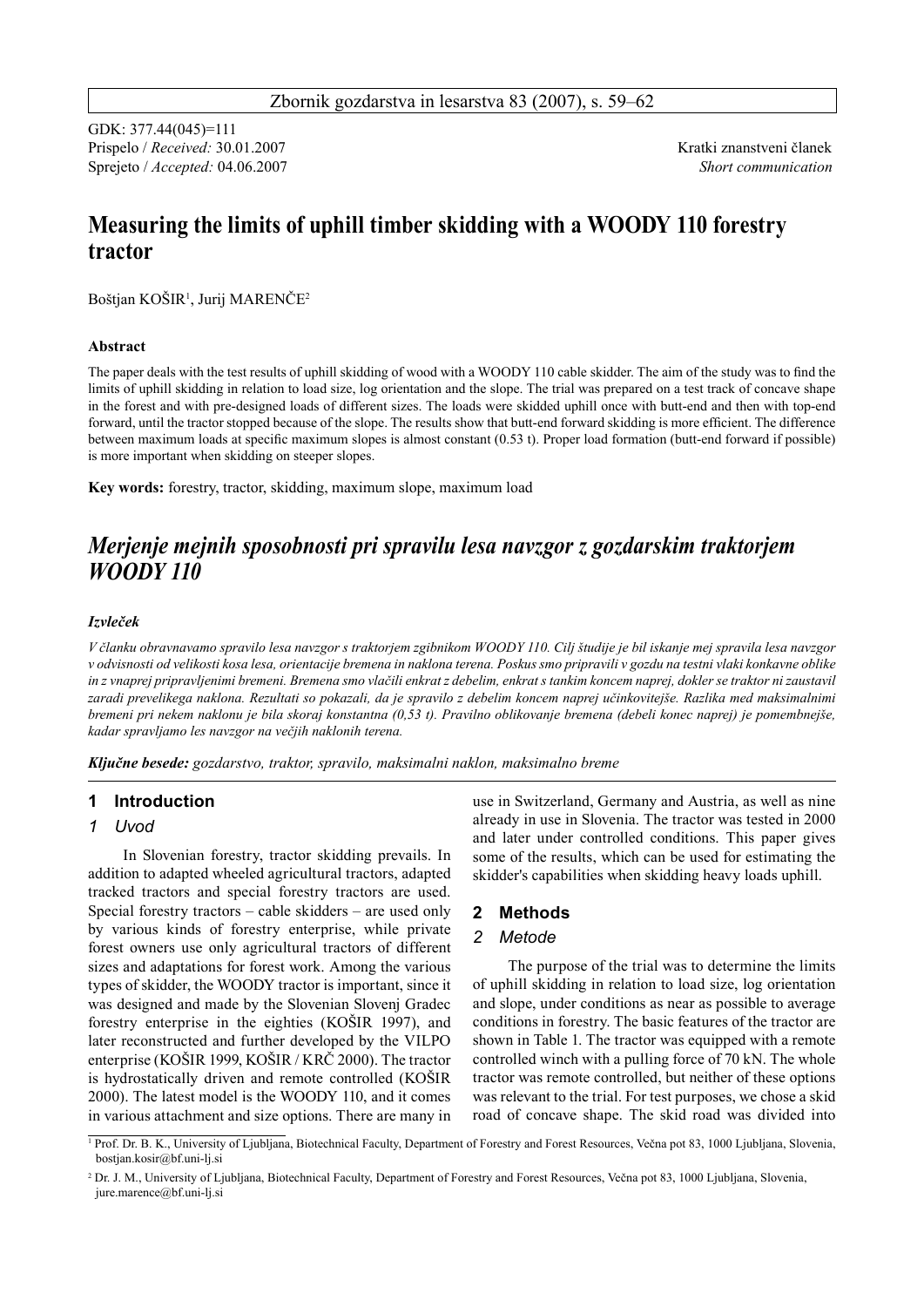14 segments on the basis of the changing slope (Table 2). In addition to other variables (JEJČIČ et. al. 2001, 2003, MARENČE 2000, ŠUŠNJAR 2005) we also measured the time and recorded the whole operation with a video camera.

The loads were composed of four 8 m long spruce logs of different sizes (Table 3) and orientations (butt-end of logs on tractor and top-end forward) - (MARENČE 2005). The loads were prepared before the trial in such a manner that the volumes, measured as usual in forestry, were as close as possible to 2, 3, 4, 5 and 6  $\text{m}^3$  under bark. The loads were weighed at the roadside after the trial. The tractor dragged the load in an uphill direction until it stopped because of slip or choked transmission.

## **Table 1:** Basic features of the WOODY 110 skidder *Preglednica 1: Osnovne značilnosti WOODY 110*

| Weight / Teža        | 5500 daN                                                                                        |
|----------------------|-------------------------------------------------------------------------------------------------|
| Length / Dolžina     | 5400 mm                                                                                         |
| Height / Višina      | 2750 mm                                                                                         |
| Width / Širina       | 1940 (2000) mm with tyres / s pnevmatikami<br>14.9/13-28                                        |
| Motor / <i>Motor</i> | PERKINS 1004-40T, 4 cyl. cil.                                                                   |
| Power / Moč          | 76.5kW - 2200 rev/min o/min                                                                     |
| Tyres / Pnevmatike   | 14.9/13-28 PR12                                                                                 |
| Drive / Pogon        | Hydrostatic – mechanical, processor control /<br>Hidrostatični – mehanski, procesorska kontrola |
| Winch / Vitel        | IGLAND 2H, 2x7000 daN                                                                           |
| Velocity / Hitrosti  | $0 - 17$ , $0 - 30$ km/h                                                                        |

## **Table 2:** Skid road characteristics *Preglednica 2: Značilnosti traktorske vlake*

## **Table 3:** Load sizes

| <b>Preglednica 3:</b> Velikosti bremen |  |
|----------------------------------------|--|
|----------------------------------------|--|

| Load orientation<br>Lega bremena | Under bark<br>Brez skorje<br>m <sup>3</sup> | Weight<br>Teža<br>kN |
|----------------------------------|---------------------------------------------|----------------------|
| Butt-end forward                 | 1.66                                        | 17.68                |
| Debeli konec naprej              | 3.11                                        | 24.30                |
|                                  | 4.07                                        | 31.69                |
|                                  | 5.12                                        | 39.58                |
|                                  | 6.10                                        | 45.37                |
| Top-end forward                  | 2.37                                        | 17.89                |
| Tanki konec naprej               | 2.89                                        | 23.83                |
|                                  | 4.13                                        | 33.53                |
|                                  | 5.15                                        | 36.33                |
|                                  | 6.14                                        | 47.29                |

For the purposes of further research and possible comparisons, we also defined the friction coefficient by dragging a known load parallel to the typical surface of the skid road.

## **3 Results**

#### *3 Rezultati*

The friction coefficient was shown to be an average of 0.54, which is comparable with other studies (MARENČE 2005, SAMSET 1979). We measured the moisture of the soil surface over the course of the experiment, but the results showed very low variability due to the sunny weather during all measurements. The low variability of the friction coefficient means that the results of the trial can be fairly well trusted.

Basic data of the trial are shown in Table 4. The first point to be made is that the tractor failed to reach the top of the skid road in all cases, but it must be stressed that the maximum slope at the top was chosen on the basis of experience as a maximum for any kind of uphill skidding

| Profile<br>Profil | Slope<br>Naklon | Horizontal distance<br>Horizontalna razdalja | Height difference<br>Višinska razlika | Cumulative slope<br>distance<br>Kumulativna poševna<br>razdalja | Cumulative horizontal<br>distance<br>Kumulativna horizontalna<br>razdalja | Cumulative height<br>difference<br>Kumulativna višinska<br>razlika |
|-------------------|-----------------|----------------------------------------------|---------------------------------------|-----------------------------------------------------------------|---------------------------------------------------------------------------|--------------------------------------------------------------------|
|                   | %               | m                                            | m                                     | m                                                               | m                                                                         | m                                                                  |
| $1 - 2$           | 10              | 14.2                                         | 1.4                                   | 14.3                                                            | 14.2                                                                      | 1.4                                                                |
| $2 - 3$           | 19              | 17.4                                         | 3.3                                   | 32.0                                                            | 31.6                                                                      | 4.7                                                                |
| $3 - 4$           | 10              | 15.1                                         | 1.5                                   | 47.2                                                            | 46.7                                                                      | 6.2                                                                |
| $4 - 5$           | 14              | 16.4                                         | 2.3                                   | 63.8                                                            | 63.2                                                                      | 8.5                                                                |
| $5 - 6$           | 17              | 14.8                                         | 2.5                                   | 78.8                                                            | 78.0                                                                      | 11.1                                                               |
| $6 - 7$           | 12              | 15.8                                         | 1.9                                   | 94.7                                                            | 93.8                                                                      | 13.0                                                               |
| $7 - 8$           | 24              | 16.1                                         | 3.9                                   | 111.3                                                           | 109.9                                                                     | 16.8                                                               |
| $8 - 9$           | 20              | 17.6                                         | 3.5                                   | 129.2                                                           | 127.5                                                                     | 20.3                                                               |
| $9 - 10$          | 25              | 14.5                                         | 3.6                                   | 144.1                                                           | 141.9                                                                     | 24.0                                                               |
| $10 - 11$         | 32              | 17.1                                         | 5.5                                   | 162.1                                                           | 159.0                                                                     | 29.4                                                               |
| $11 - 12$         | 31              | 12.6                                         | 3.9                                   | 175.3                                                           | 171.7                                                                     | 33.3                                                               |
| $12 - 13$         | 42              | 12.3                                         | 5.2                                   | 188.6                                                           | 183.9                                                                     | 38.5                                                               |
| $13 - 14$         | 42              | 12.7                                         | 5.3                                   | 202.4                                                           | 196.6                                                                     | 43.8                                                               |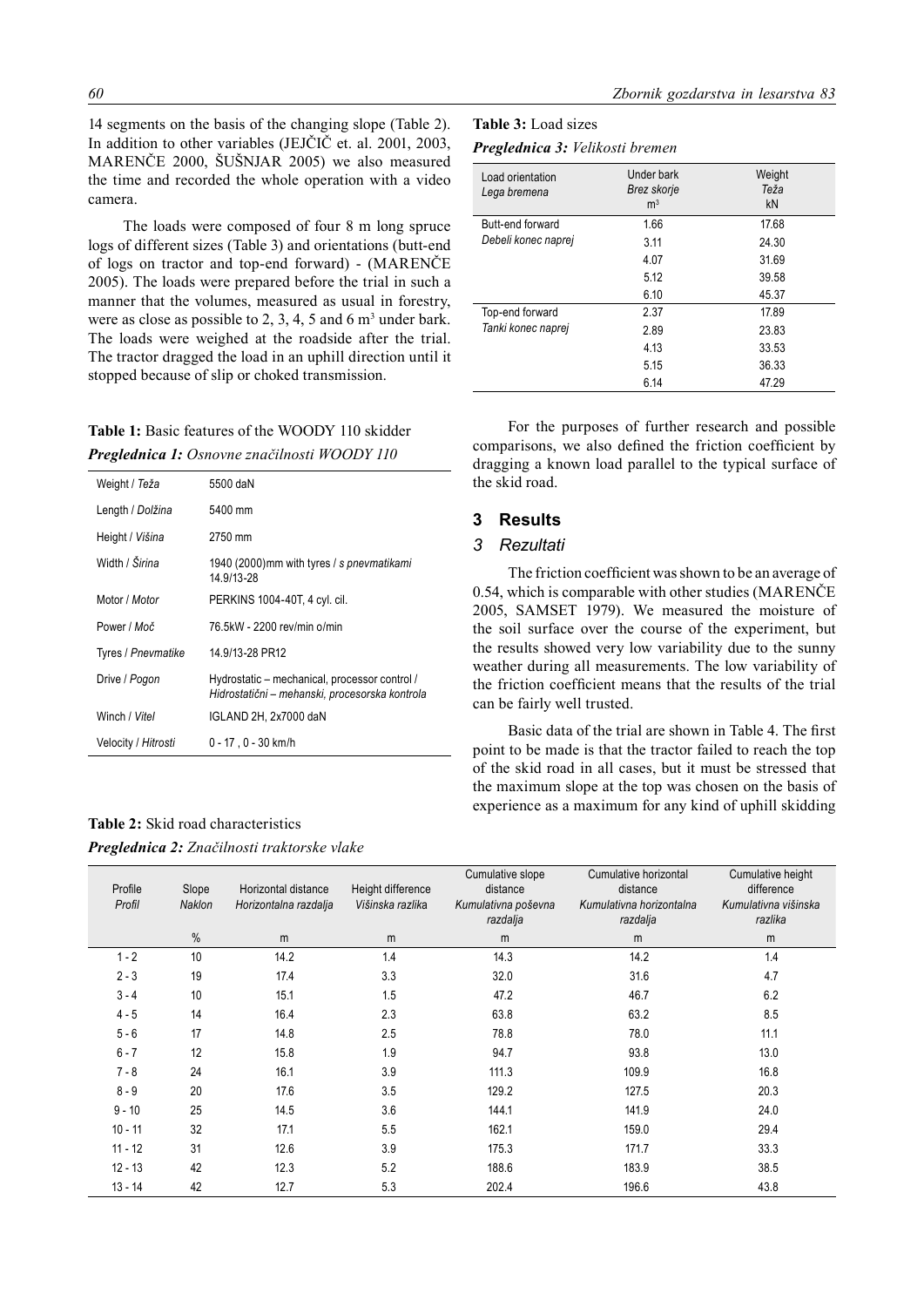with tractors. The results are shown in Figure 1, and can be briefly summarised. Skidding with the butt-end to the front is more successful (HORVAT 1996) with the given physical properties of the skid road.

Table 4: Stopping points of different load orientations and sizes

Preglednica 4: Točke zaustavitve pri različnih legah bremena in naklonih vlake

| Load orientation<br>Lega bremena | Load<br>Breme | Maximal slope<br>distance<br>Največja poševna<br>razdalja | Maximal<br>slope<br>Največji<br>naklon vlake | Height<br>difference<br>Višinska<br>razlika |
|----------------------------------|---------------|-----------------------------------------------------------|----------------------------------------------|---------------------------------------------|
|                                  | kN            | m                                                         | %                                            | m                                           |
| Butt-end forward                 | 17.68         | 194.7                                                     | 36.50                                        | 40.85                                       |
| Debeli                           | 24.30         | 184.3                                                     | 31.50                                        | 36.01                                       |
| konec naprej                     | 31.69         | 164.1                                                     | 28.50                                        | 30.04                                       |
|                                  | 39.58         | 153.8                                                     | 22.50                                        | 26.30                                       |
|                                  | 45.37         | 118.0                                                     | 22.00                                        | 20.65                                       |
| Top-end forward                  | 17.89         | 188.8                                                     | 31.50                                        | 37.34                                       |
| Tanki konec                      | 23.83         | 183.1                                                     | 31.50                                        | 35.65                                       |
| naprej                           | 33.53         | 154.6                                                     | 22.50                                        | 26.49                                       |
|                                  | 36.33         | 154.1                                                     | 22.50                                        | 26.37                                       |
|                                  | 47.29         | 88.0                                                      | 18.00                                        | 14.13                                       |

For practical purposes, it is essential to evaluate the difference between the two load orientations. A calculation of linear regression (Figure 1) shows that the curves are practically parallel within statistical significance. This means that the tractor is capable on average of hauling uphill 0.53 t more when the orientation is butt-end forward  $(0.45$  t on horizontal ground,  $0.61$  t on very steep slope). The explanation is clear  $-$  when the butt-end is oriented toward the tractor and lifted from the ground, the vertical load of the tractor is greater, and the required horizontal force when moving is smaller. The distribution of the weight between the front and rear axles of the tractor on the horizontal surface when empty is 57%:43%. When lifting the load on the rear axle, this proportion reaches around  $50\%$ :50% (horizontal ground) or  $39\%$ :61% (on slope) - (KOŠIR / MARENČE 2005), which enable very good exploitation of the driving forces.

The relative proportion between the orientation of the maximum loads driven uphill under different slopes can also be expected to increase according to the slope, since the absolute difference remains almost constant (Figure 2).

This would in practice mean that when skidding close to maximum skid road inclinations, greater attention needs to be paid to the load orientation (SAMSET 1985). This could be achieved by proper felling of the trees, and in certain cases also through the process of wood bunching. We would suggest that when skidding uphill, the fellers should fell the trees with the top away from the skid road whenever possible. Such a practice would increase the bunching distance. On the other hand, it would increase



Figure 1: Maximum loads in kN when skidding uphill Slika 1: Maksimalna bremena v kN pri vlačenju navzgor



Figure 2: Relative proportion between the orientation of the loads



the tractors' loads. Over short skidding distances, it would not greatly affect the overall skidding efficiency, but on extreme slopes or over greater skidding distances, this practice would obviously show better results. Proper time studies (SAMSET 1985) of actual production need to be carried out to compute the marginal distances and slopes where the load orientation is crucial.

A practical conclusion from Figure 2 is that the importance of the load orientation increases with slope when skidding uphill. This has important consequences for instructions related to directional felling performed by woodcutters. Butt-end forward can only be done when the cutter fells the tree at the proper angle away from the skid road. On the other hand, this means that the bunching distance is greater than when the cutter fells the tree toward the skid road. Which of the two is better economically, still needs to be calculated.